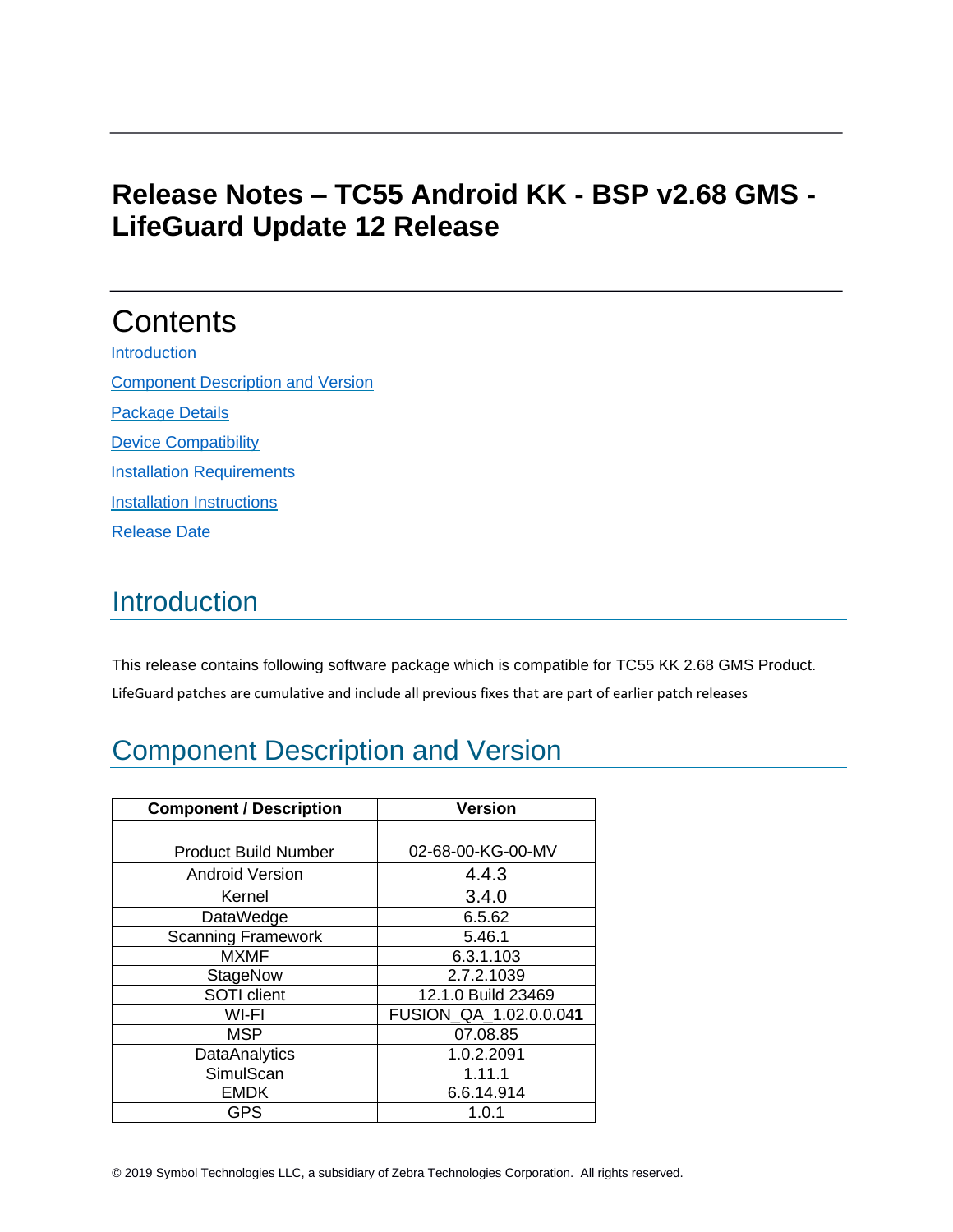#### **CFE v12**:

#### ❖ **CFE-TC55-K-XX-2.68-G-00-12.zip**

This release package contains following patches.

#### **Android Security Patch Level: December 5, 2017 (Critical Patch Level: June 1, 2019)**

Use the link below to see the Android Security bulletin for more information: <https://source.android.com/security/bulletin/>

Updated to handle extended GPS Week number for correct date calculation due to GPS week number roll over

SPR35313 - Resolved an issue wherein devices out of the box intermittently failed to get staged via StageNow

### **CFE v11**:

### ❖ **CFE-TC55-K-XX-2.68-G-00-11.zip**

This release package contains following patches.

#### **Android Security Patch Level: December 5, 2017 (Critical Patch Level: Mar 1, 2019)**

Use the link below to see the Android Security bulletin for more information: <https://source.android.com/security/bulletin/>

#### **CFE v10**:

### ❖ **CFE-TC55-K-XX-2.68-G-00-10.zip**

This release package contains following fixes and patches.

#### **Android Security Patch Level: December 5, 2017 (Critical Patch Level: Dec 1, 2018)**

Use the link below to see the Android Security bulletin for more information: <https://source.android.com/security/bulletin/>

SPR35733 - Resolved an issue wherein a particular CVE was leading to memory usage being reported incorrectly.

#### **CFE v9**:

### ❖ **CFE-TC55-K-XX-2.68-G-00-09.zip**

This release package contains following fixes and patches.

#### **Android Security Patch Level: December 5, 2017 (Critical Patch Level: Sept 1, 2018)**

Use the link below to see the Android Security bulletin for more information: <https://source.android.com/security/bulletin/>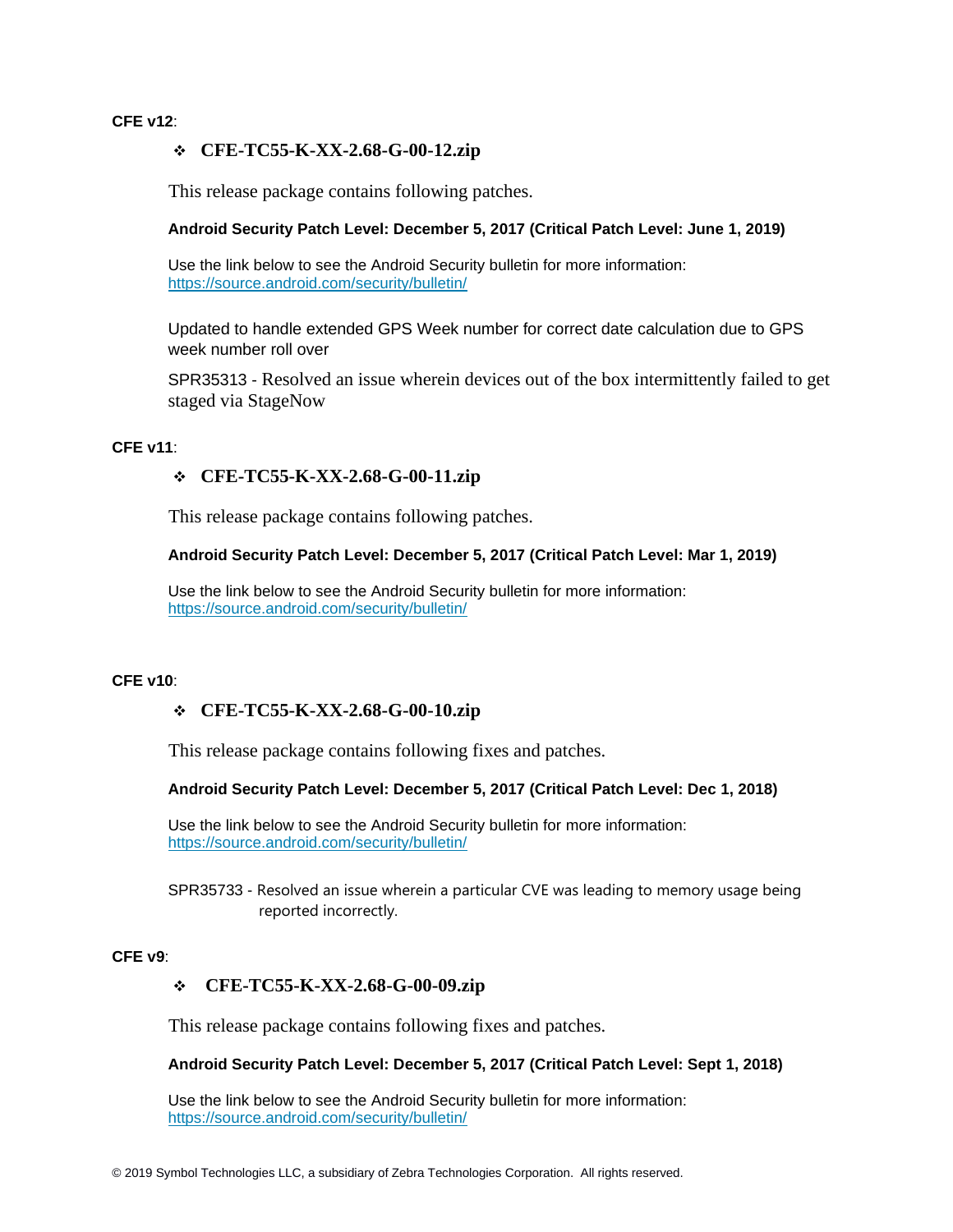Zebra-EULA (End User License Agreement) is included in Android Settings which allows the end user to view the status of Machine Data collection by Zebra Data Service Agent (ZDS).

**Note:** Known Issue, The "Unfortunately,com.symbol.dataanalytics has stopped" Pop-up msg - This is onetime occurrence when the Analytics engine receives an external event from OS (e.g. wi-fi connect/disconnect, disruption event) during self-upgrade.

#### **CFE v8**:

## ❖ **CFE-TC55-K-XX-2.68-G-00-08.zip**

This release package contains following fixes and patches.

### **Android Security Patch Level: December 5, 2017 (Critical Patch Level: June 5, 2018)**

Use the link below to see the Android Security bulletin for more information: <https://source.android.com/security/bulletin/>

SPR34235 - Resolved an issue where Fusion Advance Logs were not getting created.

### **CFE v7**:

### ❖ **CFE-TC55-K-XX-2.68-G-00-07.zip**

This release package contains following fixes and patches.

### **Android Security Patch Level: December 5, 2017 (Critical Patch Level: March 5, 2018)**

Use the link below to see the Android Security bulletin for more information: <https://source.android.com/security/bulletin/>

Spectre & Meltdown correction for variant 2.

SPR33524 - Resolved the issue of inconsistency in behavior of Line Feed (LF) or Carriage return (CR) into applications which needs to receive the KEYCODE\_ENTER when DataWedge sends.

- ➢ Updated the below Component's Version
	- DataWedge: 6.5.62
	- EMDK Service: 6.6.14.914
	- DataAnalytics: 1.0.

**CFE v6:**

SPR33599 - Resolved an issue wherein few system apps were being disabled after Applock whitelist mode was enabled.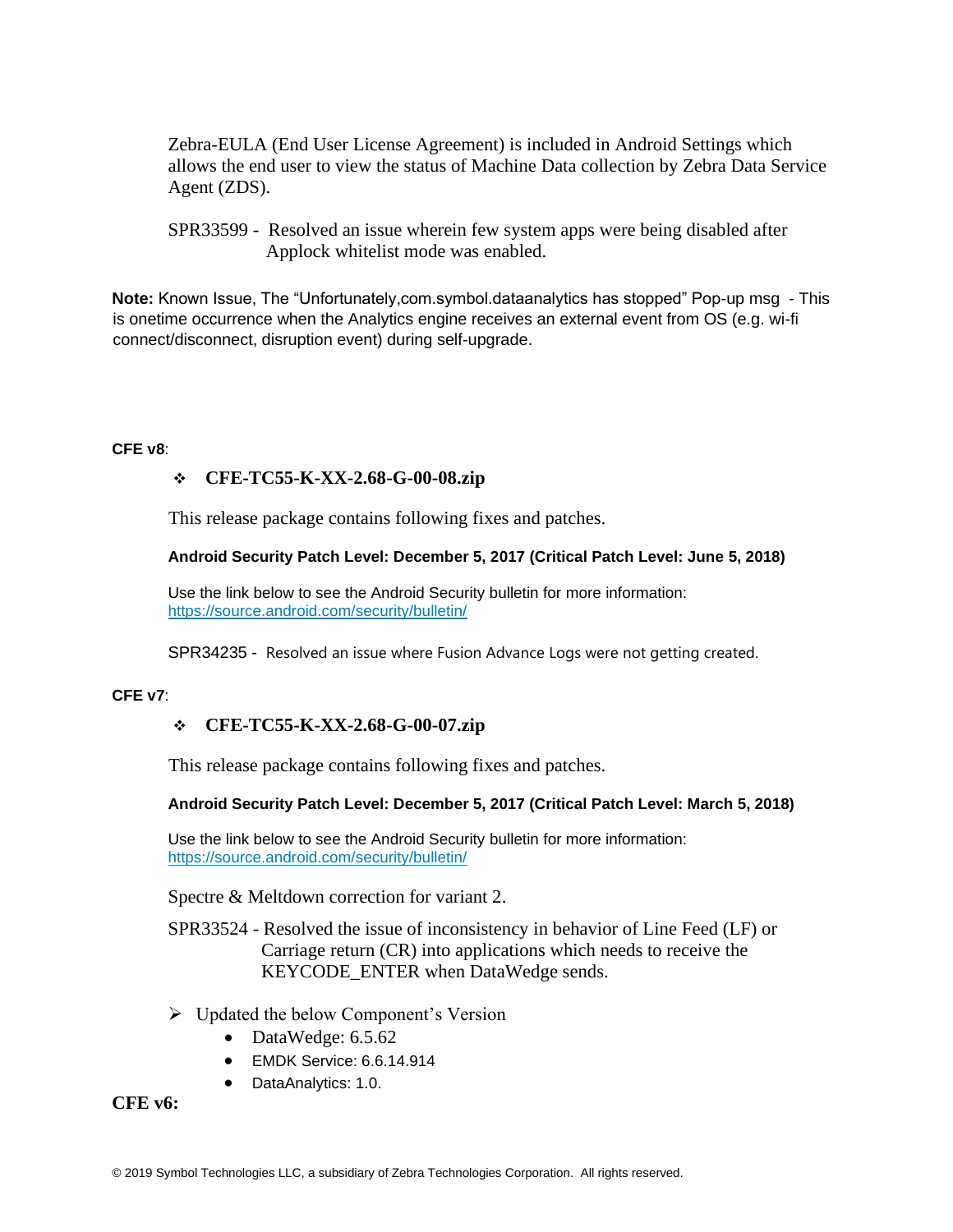SPR32676 - Resolved an issue wherein DataWedge crashes due to velocity application profile creation.

SPR33673 - Resolved an issue wherein WIFI profile setup via StageNow. SPR32248 - Resolved an issue where client advertising as VHT client is addressed

## **CFE v5:**

Corrections for KRACK vulnerabilities applied.

## **CFE v4:**

- ❖ Updated the below Component's Version
	- MxMF version: 6.3.1.101
	- DataWedge: 6.4.18
	- EMDK Service: 6.5.12.812
	- StageNow: 2.7.2.1039

Resolved an issue in MX to prevent leakage of configuration parameters.

Included fix for Blueborne vulnerability.

SPR29912 - Resolved an issue wherein certificates installation failed through StageNow

- SPR30401 Added support to get the CFE version for MDM clients.
- SPR32008 Resolved an issue wherein scanning PDF417 barcodes which contain embedded 0x0D characters resulted in continuous line of data instead of displaying in different lines
- SPR32126 Resolved an issue wherein Stock Browser gets enabled automatically after reboot even though user has disabled the app in settings
- SPR32135 Resolved an issue wherein Settings screen does not revert to its normal state even though the locale language is changed Arabic to English via EMDK
- SPR32193/SPR32230 Resolved an issue wherein devices experiencing authentication failures, and were not able to recover
- SPR32497 Resolved an issue wherein the certificates get deleted Intermittently from the device, causing the device connectivity failures to N/W.
- SPR32129 Resolved an issue wherein the scanner stopped respond after continuously switching to another application.
- SPR29278 Resolved an issue that PersistMgr CSP memory leak by included the latest MX components.
- SPR30400 Included configurability option to enable/disable network monitor warning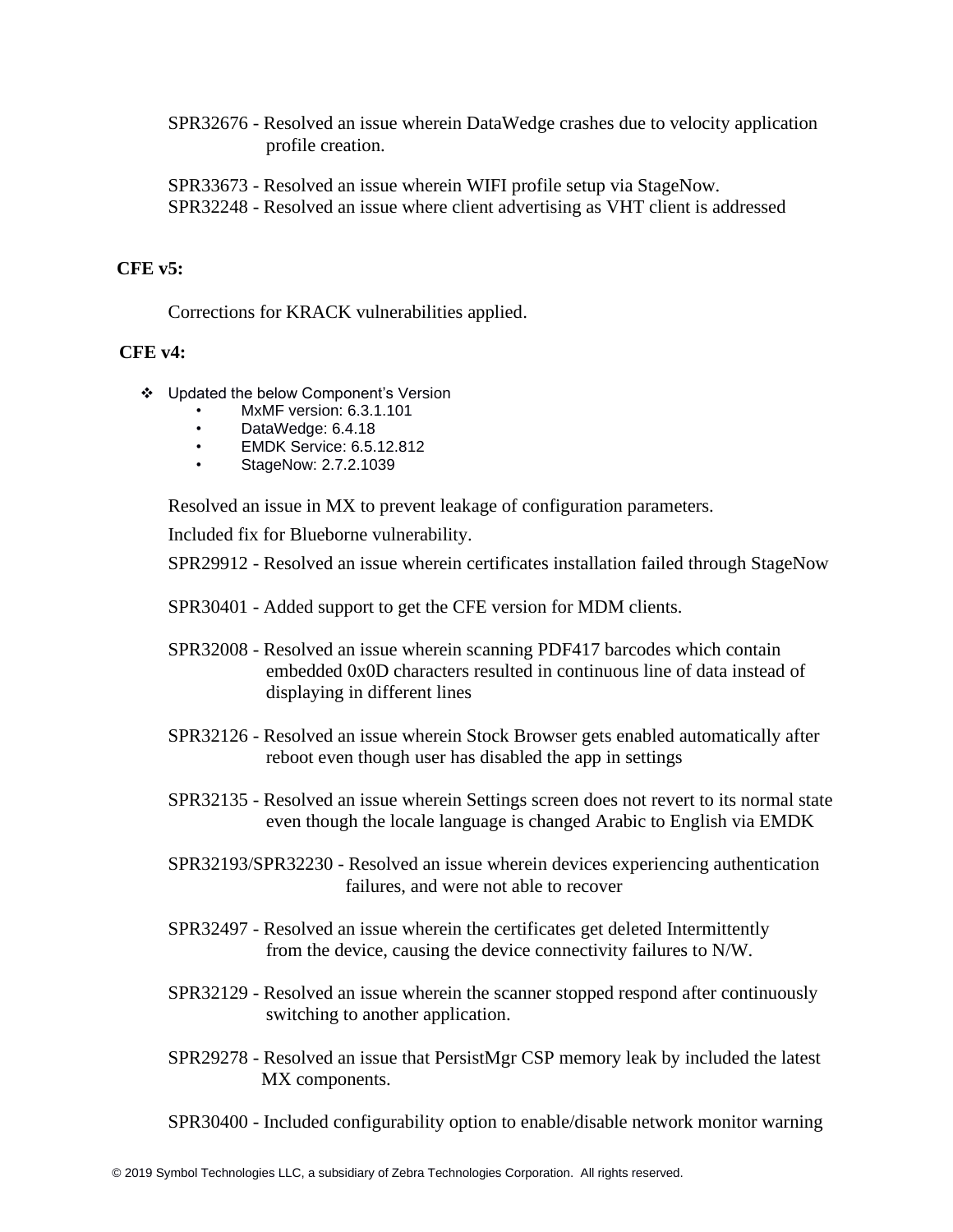pop-up messages.

- > To Disable Warning you need to place a file namely 'networkinfo.txt' populated with content Value=false into /enterprise/usr/ path and reboot the device for the change to apply.
- > To Enable Warning back (in case you had disabled it earlier) you need to place a file namely 'networkinfo.txt' populated with content Value=true into /enterprise/usr/ path and reboot the device for the change to apply.

### **CFE v3:**

- ❖ Component's version
	- MxMF Version: 4.4.4.0
	- DataWedge: 3.3.16
	- EMDK Service: 3.1.38
	- StageNow: 2.1.1.1425
- SPR31170 Resolved an issue wherein the Settings UI that was hiding the WiFi menu also locks the user out of setting the APN when we disable WiFi from StageNow
- SPR30110 Resolved an issue wherein unable to create new user using AppGallery from device.
- SPR30936 Resolved an issue wherein the Wireless connection was lost or slow ping response when bluetooth device disconnect with SSP connection.
- SPR31002 Resolved an issue wherein the terminal did not connect to WLAN network sometimes when it was taken out of coverage area and then brought in.
- SPR30945 Resolved an issue wherein the WLAN disconnects were causing the Wavelink velocity client to disconnect.
- MC-144236 Resolved an issue wherein the device sometimes suddenly reboots during a VOIP call
- SPR31686(SPR31997) Resolved an issue wherein the device was not getting the IP address.
- SPR29437 (SPR32068) Resolved an issue wherein the back button returns to home screen when using customer application.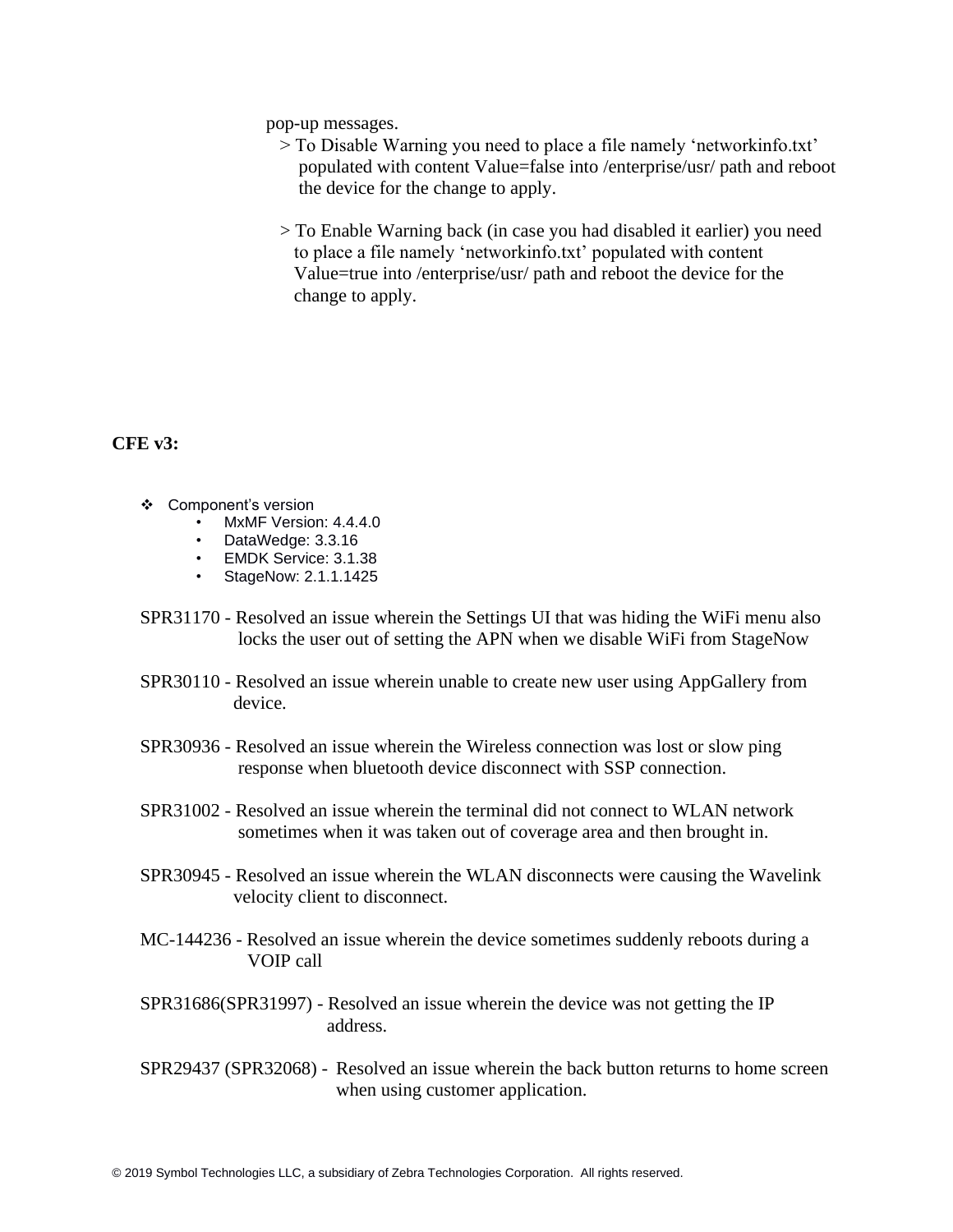- SPR31444 Added configurability so the user can either select to receive decoded barcode data in the Apps in char by char mode or receive the data at once when using the DW Keystroke mode, by default the decoded barcode data will be sent at once.
	- >> If you want to receive char by char in App then need to follow below steps.
	- 1) Create a file "inputmethodinfo.txt" and write Value=false in File and push inputmethodinfo.txt in /enterprise/usr/ in the device and reboot.

## **Note:**

- 1)By default and if Value  $=$  true is written in inputmethodinfo.txt, Data will be received at once in App.
- 2) if Value = false is written in inputmethodinfo.txt, Data will be received in char by char mode in App.

SPR30855 - Resolved an issue wherein the voicemail number wasn't able to save.

## **CFE v2:**

- SPR30695 Resolved an issue wherein there was a delay in firing the scanner beam using hardware trigger post reboot
- SPR30550 Resolved an issue wherein the encryption used to fail after performing a Factory Reset using MX APIs.

#### **CFE v1:**

- SPR28652 Resolved an issue there was a delay in customer's application when capturing the barcode scanned after reboot the device.
- SPR28857 Resolved an issue wherein the BT/WiFi 2.4G interference causing poor WiFi throughput.
- SPR28931 Resolved an issue wherein the Client audio switching issue.
- SPR29003 Resolved an issue wherein the voicemail number was not able to save in phone setting app
- SPR29009 **-** Resolved an issue wherein Scanner Exception occurs when switching between SOFT and HARD trigger in Barcode Xamarin sample.
- SPR29046 Resolved an issue there was delayed output when scanning larger QR codes (greater than 100 characters) when using Keystroke output option in DataWedge.
- SPR29075 Resolved an issue wherein the Battery charge cycle attribute incorrect display.
- SPR29435 Resolved an issue wherein the ScanModeMgr CSP didn't work in Turkish locale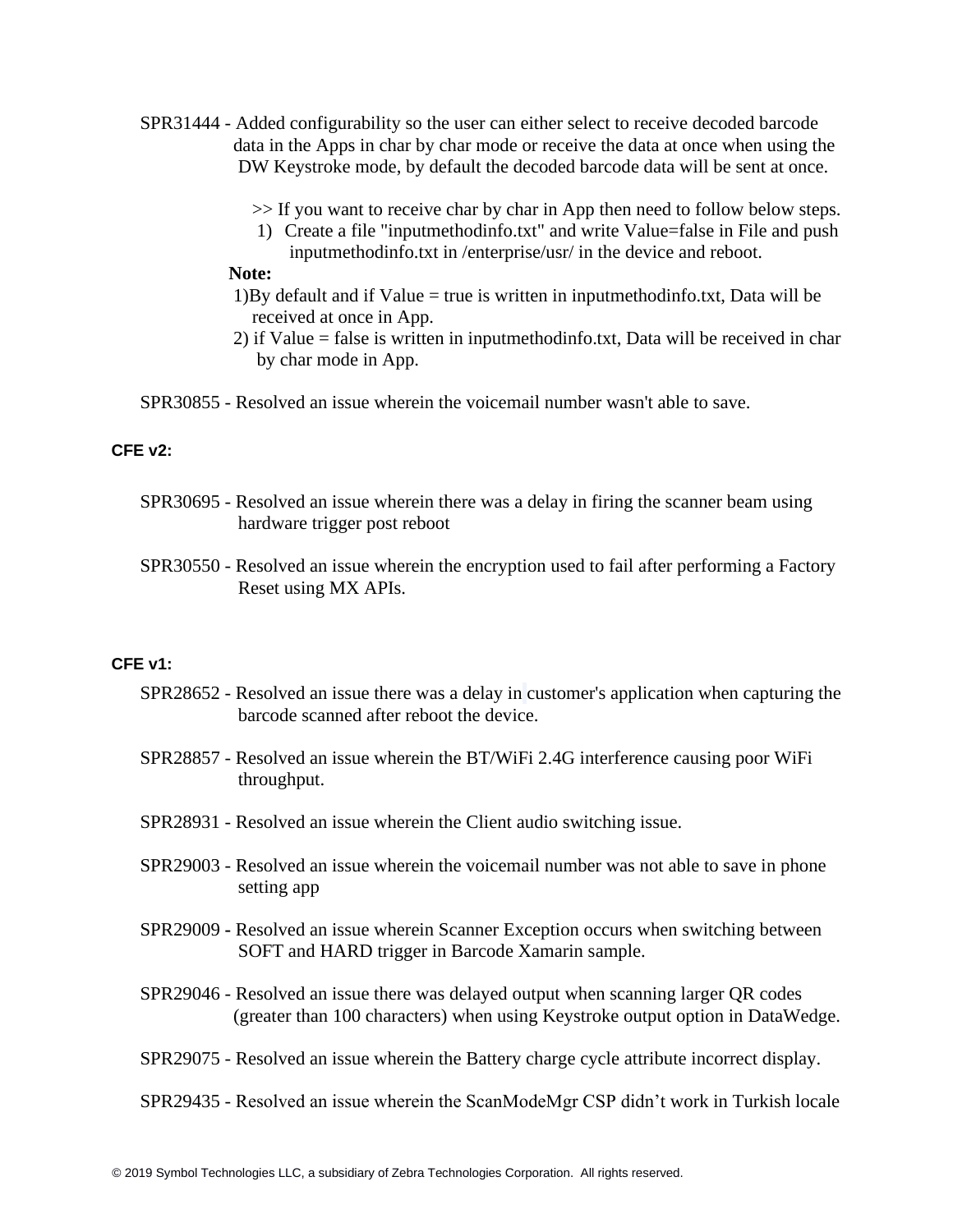- SPR29463 Included latest ZVC 1.1.15 to overcome issues where-in the volume control button presses sometimes gets missed.
- SPR29831 Resolved issue wherein the StageNow/EMDK Hostname change lost on reboot.
- SPR29366 Resolved issue the MTP interface showing incorrect free space value while connected to Windows PC.
- SPR29385 Resolved an issue there was Intermittent BT Communication failures between TC55 and iWL250 mobile payment terminal.
- SPR29654 Resolved an issue the Alignment for Moscow's time zone on TC55.
- SPR29592 Resolved the issue of Persistmgr /enterprise/usr/persist/persistmgr directory is world-readable.
- SPR29818 Resolved an issue wherein Dex accessory did not work after BLE session.
- SPR30140 Resolved an issue wherein the application installation was failed due to FAILED\_UID\_MISMATCH error requiring a data-wipe.

**Note:** To enable fix for SPR29818 user needs to create a file name as "dx30patch"(case sensitive) at "enterprise/usr" in the device and reboot.

## <span id="page-6-0"></span>Package Details

## **CFE-TC55-K-XX-2.68-G-00-11.zip**

*Note: The latest CFE package includes previous and new SPR HotFixes.* 

**Important Note:** The TC55 CFE patch won't be installable on top of any EMDK installer. **For example,** if you have installed any EMDK exe in your TC55 device, you will not be able to install any CFEs.

## <span id="page-6-1"></span>Device Compatibility

This HotFix CFE package software release has been approved for use with the following Zebra devices.

| Device P/N Voice SKU   Device P/N Voice SKU | <b>OPERATING</b> |
|---------------------------------------------|------------------|
|                                             | System           |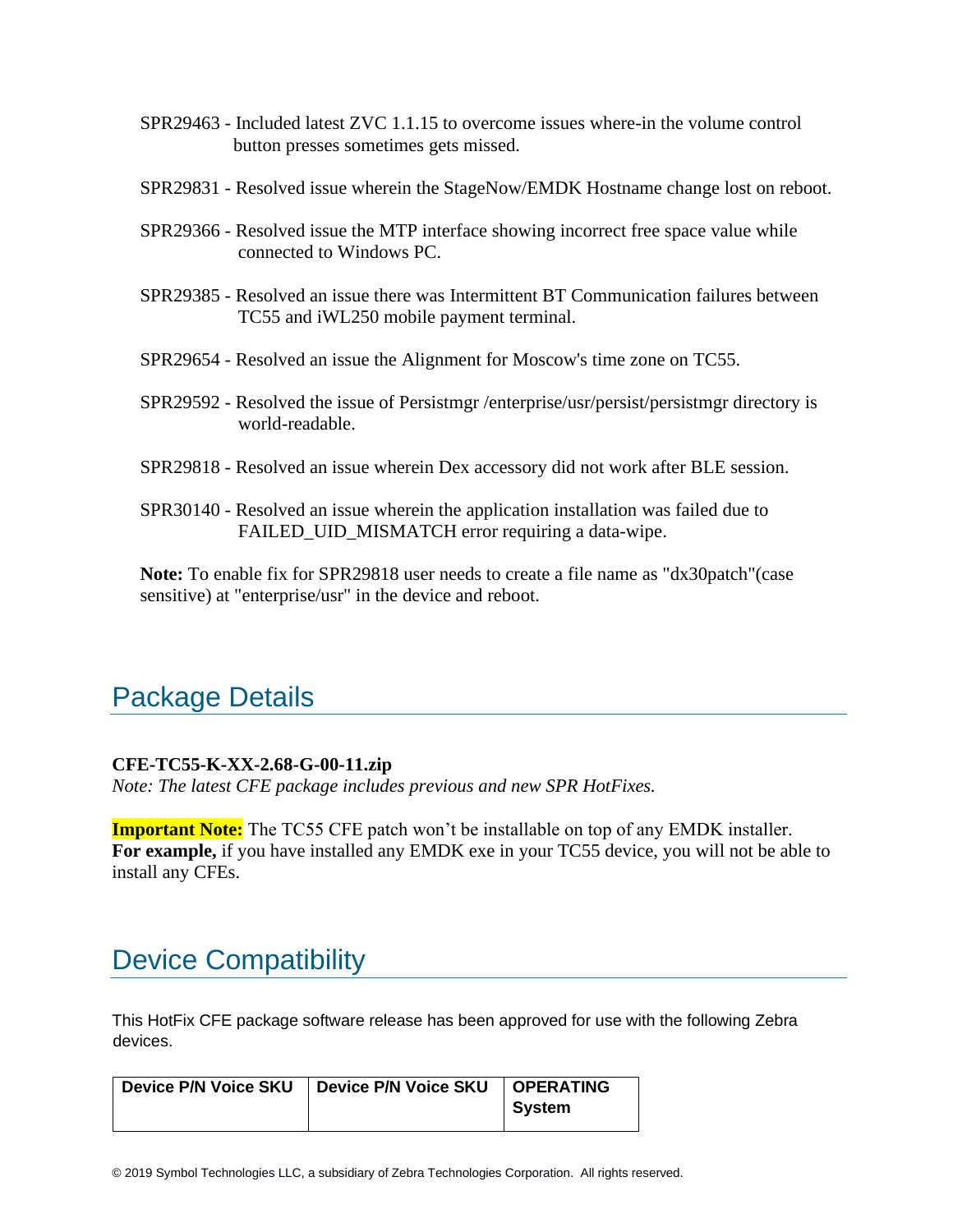| TC55AH-KC11ES-ET | TC55BH-K011ES-NS |                     |
|------------------|------------------|---------------------|
| TC55AH-KC11EE-ET | TC55BH-K011EE-NS |                     |
| TC55AH-KJ11ES-ET | TC55BH-K011EE    |                     |
| TC55AH-KJ11EE-ET | TC55BH-K011ES    |                     |
| TC55AH-K011ES-ET | TC55BH-KC11ES    |                     |
| TC55AH-K011EE-ET | TC55BH-KC11EE    |                     |
| TC55BH-K011EE-TW | TC55AH-KC11ES    |                     |
| TC55BH-K011ES-TW | TC55AH-KC11EE    |                     |
| TC55BH-KC11EE-TW | TC55AH-KC11ES-BL |                     |
| TC55BH-KC11ES-TW | TC55AH-KC11EE-BL |                     |
| TC55BH-KJ11EE-TW | TC55AH-K011ES    |                     |
| TC55BH-KJ11ES-TW | TC55AH-K011EE    |                     |
| TC55AH-KJ11ES    | TC55AH-K011ES-BL |                     |
| TC55AH-KJ11EE    | TC55AH-K011EE-BL | <b>KitKat 4.4.3</b> |
| TC55AH-KJ11ES-BL | TC55BH-KC11JS-NS |                     |
| TC55AH-KJ11EE-BL | TC55BH-KC11JE-NS |                     |
| TC55BH-KJ11ES    | TC55BH-KJ11KS-NS |                     |
| TC55BH-KJ11EE    | TC55BH-KJ11KE-NS |                     |
| TC55BH-KJ11ES-NS | TC55BH-K011KS-NS |                     |
| TC55BH-KJ11EE-NS | TC55BH-K011KE-NS |                     |
| TC55BH-KJ11JS-NS | TC55BH-KC11KS-NS |                     |
| TC55BH-KJ11JE-NS | TC55BH-KC11KE-NS |                     |
| TC55BH-KC11ES-NS | TC55BH-KJ11MS-NS |                     |
| TC55BH-KC11EE-NS | TC55BH-K011MS-NS |                     |
| TC55BH-K011ME-NS | TC55BH-KJ11CS-NS |                     |
| TC55BH-K011CE-NS | TC55BH-KJ11CE-NS |                     |
| TC55BH-KC11MS-NS | TC55BH-KC11CS-NS |                     |
| TC55BH-KJ11ME-NS | TC55BH-KC11CE-NS |                     |
| TC55BH-K011CS-NS | TC55BH-KC11ME-NS |                     |

# <span id="page-7-0"></span>Installation Requirements

This SW is intended for the TC55 KK device running on 02-68-00-KG-00-MV build only.

- ADB installed on the PC (including adb drivers)
- USB debugging turned ON (from Developer options)